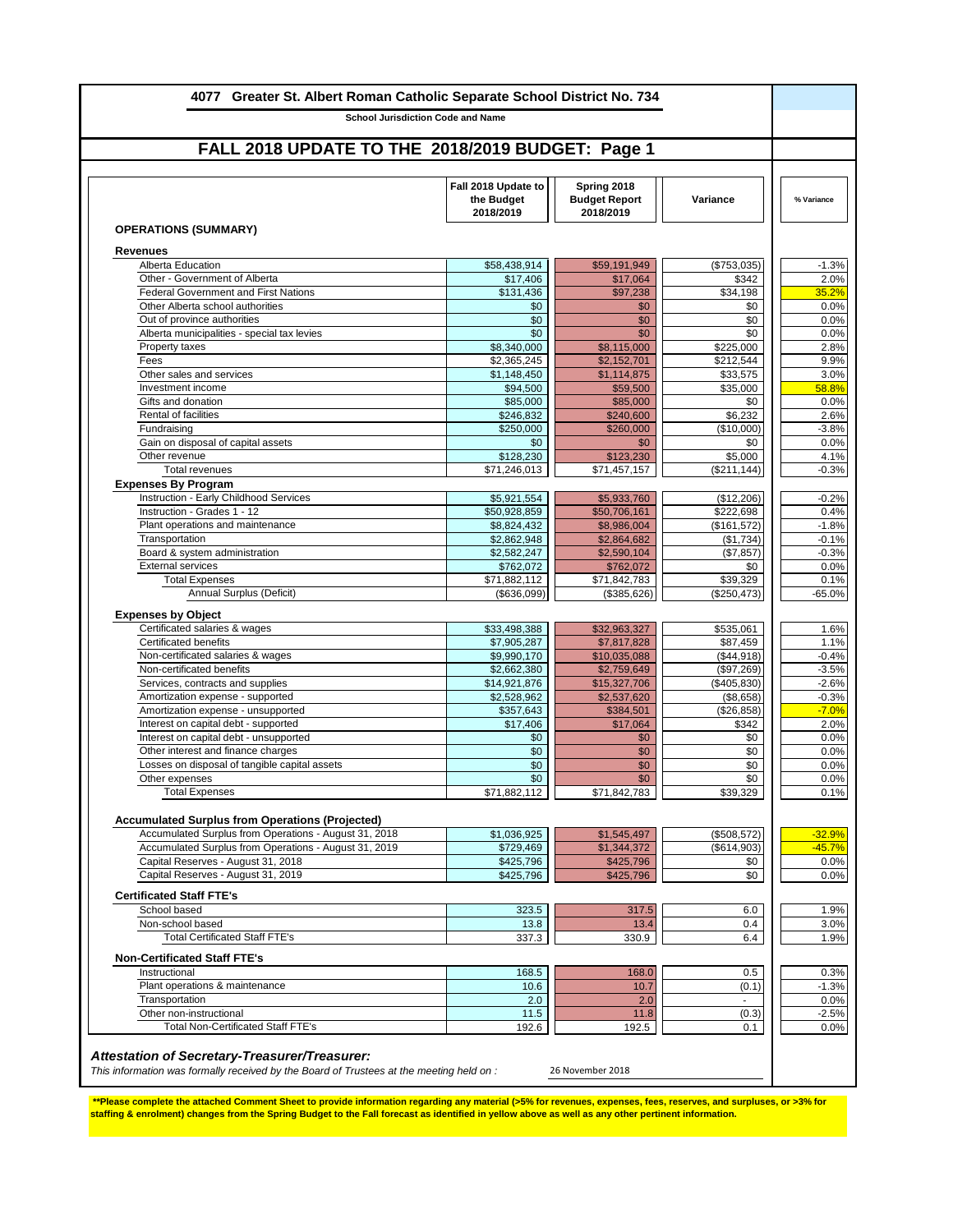| FALL 2018 UPDATE TO THE 2018/2019 BUDGET: Page 2                                       |                                                |                                        |                       |                |
|----------------------------------------------------------------------------------------|------------------------------------------------|----------------------------------------|-----------------------|----------------|
|                                                                                        | Fall 2018 Update to<br>the Budget<br>2018/2019 | Spring 2018 Budget<br>Report 2018/2019 | Variance              | % Variance     |
| FEE & SALES TO PARENTS & STUDENTS<br>Fees                                              |                                                |                                        |                       |                |
| Transportation                                                                         | \$308,715                                      | \$326,895                              | (\$18,180)            |                |
| Basic instruction supplies                                                             | \$0                                            | \$0                                    | \$0                   |                |
| Lunchroom Supervision & Activity Fees                                                  | \$89,951                                       | \$88,594                               | \$1,357               |                |
| Technology user-fees                                                                   | \$82.172                                       | \$71,383                               | \$10,789              | 15.1%          |
| Alternative program fees                                                               | \$530,800                                      | \$518,300                              | \$12,500              |                |
| Fees for optional courses                                                              | \$246,767                                      | \$235,466                              | \$11,301              |                |
| ECS enhanced program fees                                                              | \$367,250                                      | \$260,325                              | \$106,925             | 41.1%          |
| Activity fees                                                                          | \$329,122                                      | \$327,688                              | \$1,434               |                |
| Other fees to enhance education                                                        | \$36,589                                       | \$36,430                               | \$159                 |                |
| Extra-curricular fees                                                                  | \$84,102                                       | \$83,736                               | \$366                 |                |
| Non-curricular supplies, materials, and services                                       | \$127,500                                      | \$126,944                              | \$556<br>\$311        |                |
| Non-curricular travel<br>Other fees                                                    | \$71,311                                       | \$71,000                               |                       |                |
| <b>Total fees</b>                                                                      | \$90,966<br>\$2,365,245                        | \$5,940<br>\$2,152,701                 | \$85,026<br>\$212,544 | 1431.4%        |
|                                                                                        |                                                |                                        |                       |                |
| <b>Other Sales to Parents &amp; Students</b>                                           |                                                |                                        |                       |                |
| Cafeteria sales, hot lunch, milk programs                                              | \$196,865                                      | \$198,930                              | (\$2,065)             |                |
| Special events                                                                         | \$173,185                                      | \$175,000                              | (\$1,815)             |                |
| Sales or rentals of other supplies / services                                          | \$190.570                                      | \$186,650                              | \$3,920               |                |
| Out of district student revenue                                                        | \$0                                            | \$0                                    | \$0                   |                |
| International and out of province student revenue                                      | \$21,500                                       | \$21,500                               | \$0                   |                |
| Adult education revenue                                                                | \$0                                            | \$0                                    | \$0                   |                |
| Preschool                                                                              | \$76,950                                       | \$78,375                               | (\$1,425)             |                |
| Child care & before and after school care<br>Lost item replacement fees                | \$0<br>\$0                                     | \$0<br>\$0                             | \$0<br>\$0            |                |
| <b>Bulk Supply Sales</b>                                                               | \$0                                            | \$0                                    | \$0                   |                |
| Student travel (international, recognition trips, non-curricular)                      | \$50,000                                       | \$50,000                               | \$0                   |                |
| Clubs & Teams: Fees, Tournaments, Wrapups                                              | \$205,000                                      | \$205,000                              | \$0                   |                |
| Other sales (describe here)                                                            | \$0                                            | \$0                                    | \$0                   |                |
| Other sales (describe here)                                                            | \$0                                            | \$0                                    | \$0                   |                |
| Other sales (describe here)                                                            | \$0                                            | \$0                                    | \$0                   |                |
| Total other sales                                                                      | \$914,070                                      | \$915,455                              | (\$1,385)             |                |
|                                                                                        |                                                |                                        |                       |                |
| <b>Grades 1 - 12</b>                                                                   |                                                |                                        |                       |                |
| Eligible funded students - Grades 1 to 9<br>Eligible funded students - Grades 10 to 12 | 4,005.0<br>1,593.0                             | 4047.0<br>1435.0                       | (42.0)<br>158.0       |                |
| Other students                                                                         | 33.0                                           | 30.0                                   | 3.0                   | 11.0%<br>10.0% |
| Home ed and blended program students                                                   | 2.0                                            | 4.0                                    | (2.0)                 | $-50.0%$       |
| Total Enrolled Students, Grades 1-12                                                   | 5,633.0                                        | 5,516.0                                | 117.0                 |                |
|                                                                                        |                                                |                                        |                       |                |
| <b>Early Childhood Services (ECS)</b><br>Eligble funded children - ECS                 |                                                | 481.0                                  |                       |                |
| Other children                                                                         | 519.0<br>54.0                                  | 55.0                                   | 38.0                  |                |
| Program hours                                                                          | 578.4                                          |                                        | (1.0)                 |                |
| <b>ECS FTE's Enrolled</b>                                                              | 348.9                                          | 554.0<br>312.6                         | 24.4<br>36.3          |                |
|                                                                                        |                                                |                                        |                       | 11.6%          |

\*\*Please complete the attached Comment Sheet to provide information regarding any material (>5% for revenues, expenses, fees, reserves, and surpluses, or >3% for<br>staffing & enrolment) changes from the Spring Budget to the